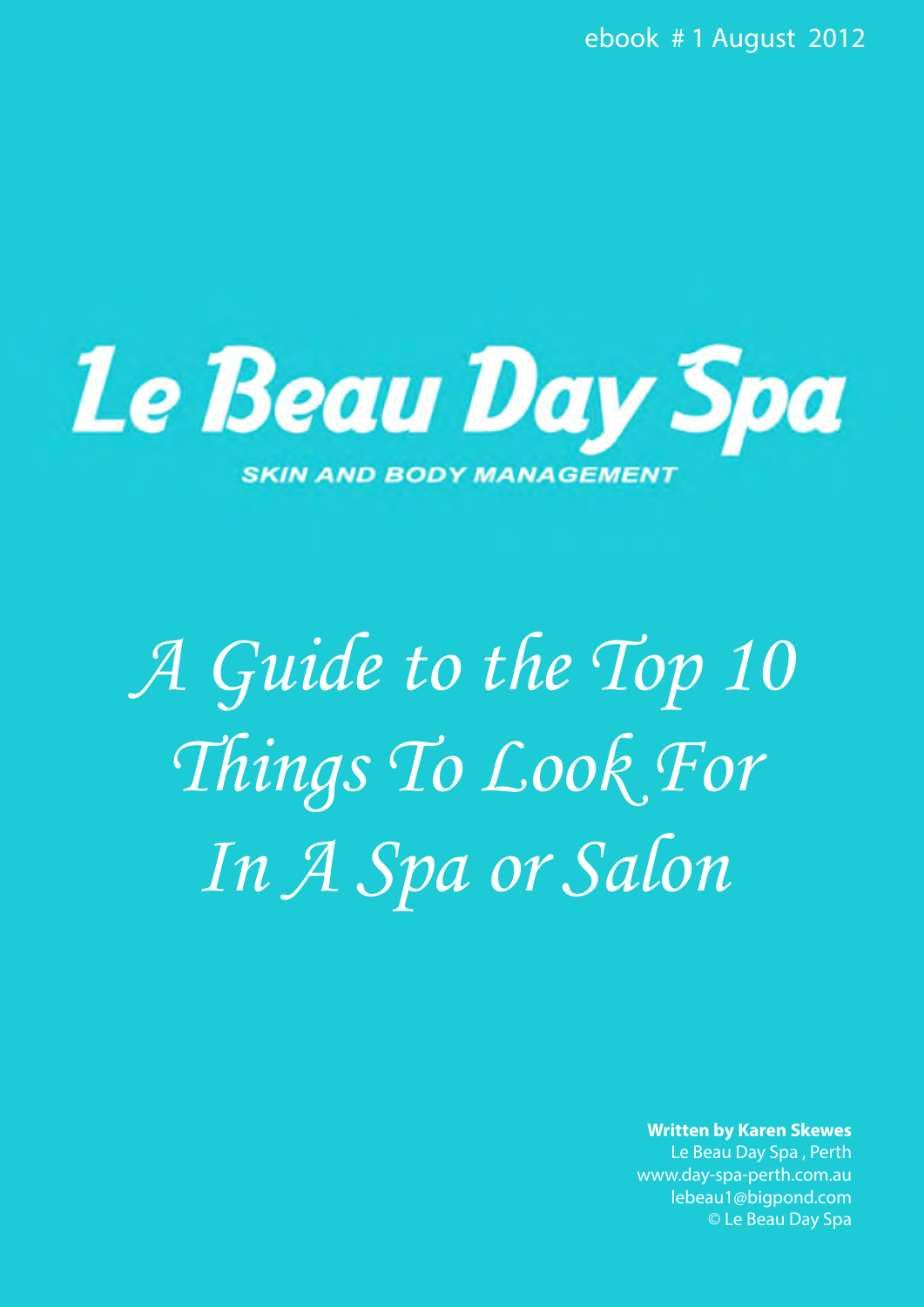







LE BEAU DAY SPA IPHONE APP **DOWNLOAD - CLICK HERE** 



## About The Author

I'm the Founder and Director of Le Beau Day Spa, Perth. Through an affable, determined and resilient personality, I have leapt hurdles including a brain haemorrhage and low starting budget to push Le Beau to the multimillion dollar enterprise which sits at the forefront of its industry today. I strive for perfection and help others do their best by my constant input and mentoring in the running of not only my own business, but also others' businesses through the sale of my business manual Million Dollar Salon and Spa Procedures and Operation and many inspirational seminars and published editorials.

While I love to educate myself on making my business and lifestyle better, I also enjoy making my staff successful and learning of successes in other Salons who have utilised my book.

I see no need for others to endure the hardships, bureaucratic difficulties and uncertainties I faced during the birth and nurturing of Le Beau. This is the purpose behind the publication of my 'industry secrets'.

Teamed with the distribution of my business manual, I also give lectures (generally unpaid) at industry seminars and contribute to industry magazines as a writer and occasional guest editor. This is evidence of my desire to help others to attain success over pain and failure. My thirst for knowledge is almost equal to my desire to share this knowledge.

Returning to the workings of my own Salon, I keep an open door policy for my staff, ensuring weekly training sessions are adhered to and I encourage the asking of questions and swift replies. I believes in 'auditioning' all prospective staff and then giving them constant education, feedback, encour-







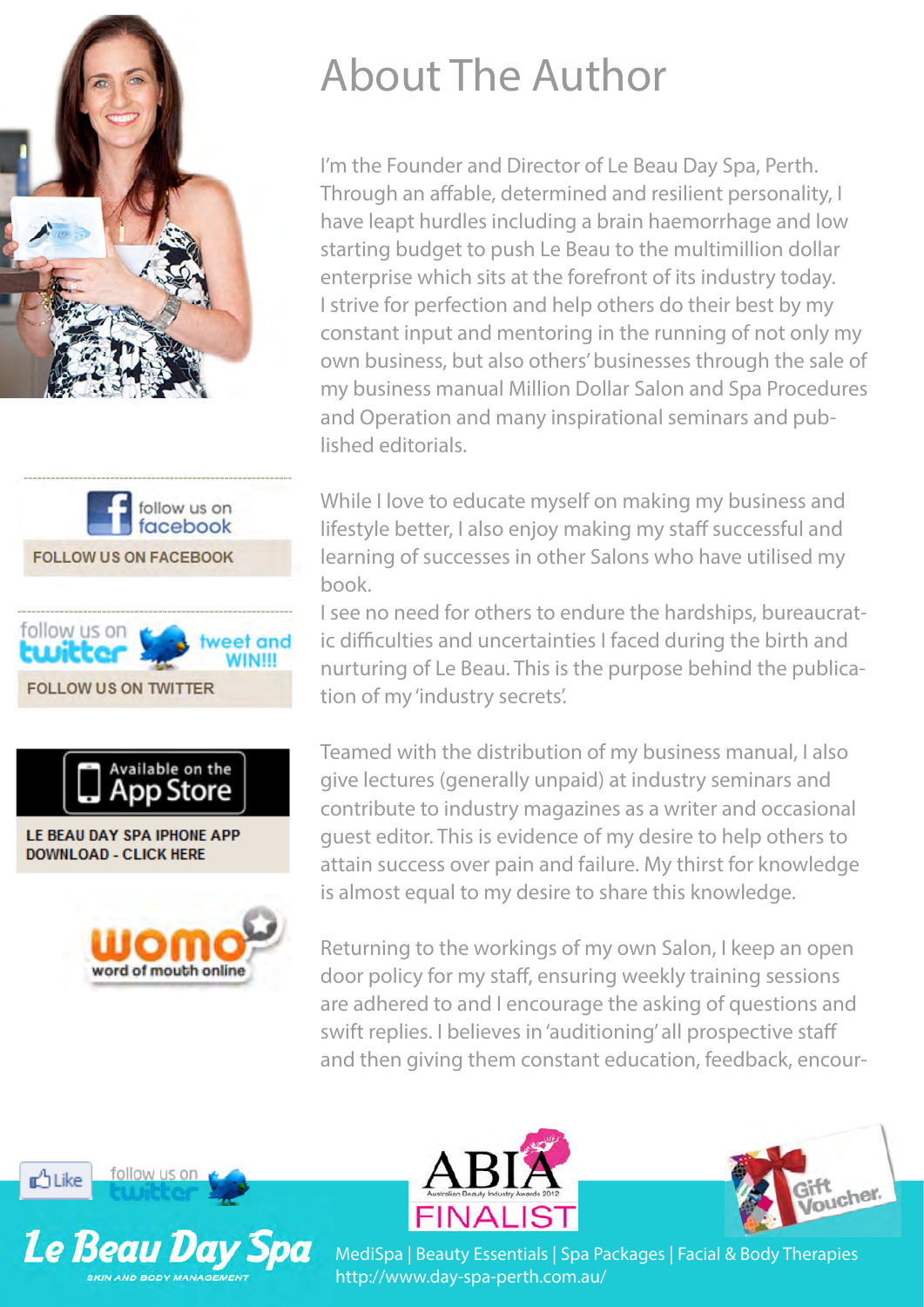agement and support throughout their time with me, resulting in an excellent, close-knit team, several of whom have been with me for many years. I employ consultants to train staff both in Salon equipment and products, as well as life and business motivation. Regular incentives are offered and, of course, constant thanks for jobs well done. As I have said of my team **"I need to involve them in discussions and make them accountable for themselves. If you choose the right staff they blossom with responsibility. It shows to them how important they are and it gives them a sense of ownership".**

Of course, Le Beau would be nothing without its satisfied clientele, and here my philosophy again extends to the betterment of others, being that clients are holistically indulged and pampered to the extent that they need think of nothing but 'being'. I believe each person should leave Le Beau feeling that their lives have been enhanced.

Along with maintaining an elite Day Spa, my vision of helping others extends to disabled access for my Salon, leading by example in the use of low impact environmental solutions including power saving equipment and recycling of waste water, as well as being a member and contributor to many charities and organisations, particularly the **WA Breast Cancer Association.**

My motto is "Why do tomorrow what you can do today?" In my business I am passionate about results, client satisfaction and their experience.

It's amazing what can be achieved with very little money and an abundance of passion, drive and belief in oneself. I have been described as a powerhouse in a petite package, constantly motivated, visualising, creating new innovations and continually striving for excellence. I mix motherhood with business, determination and care.

My passion lies with policy, procedures and systems and in educating other spa and salon owners on the importance of strong placement of them in their business.

Le Beau Day Spa has won a huge list of national and state awards and is recognised universally.

Regards,

**Karen Skewes.** 







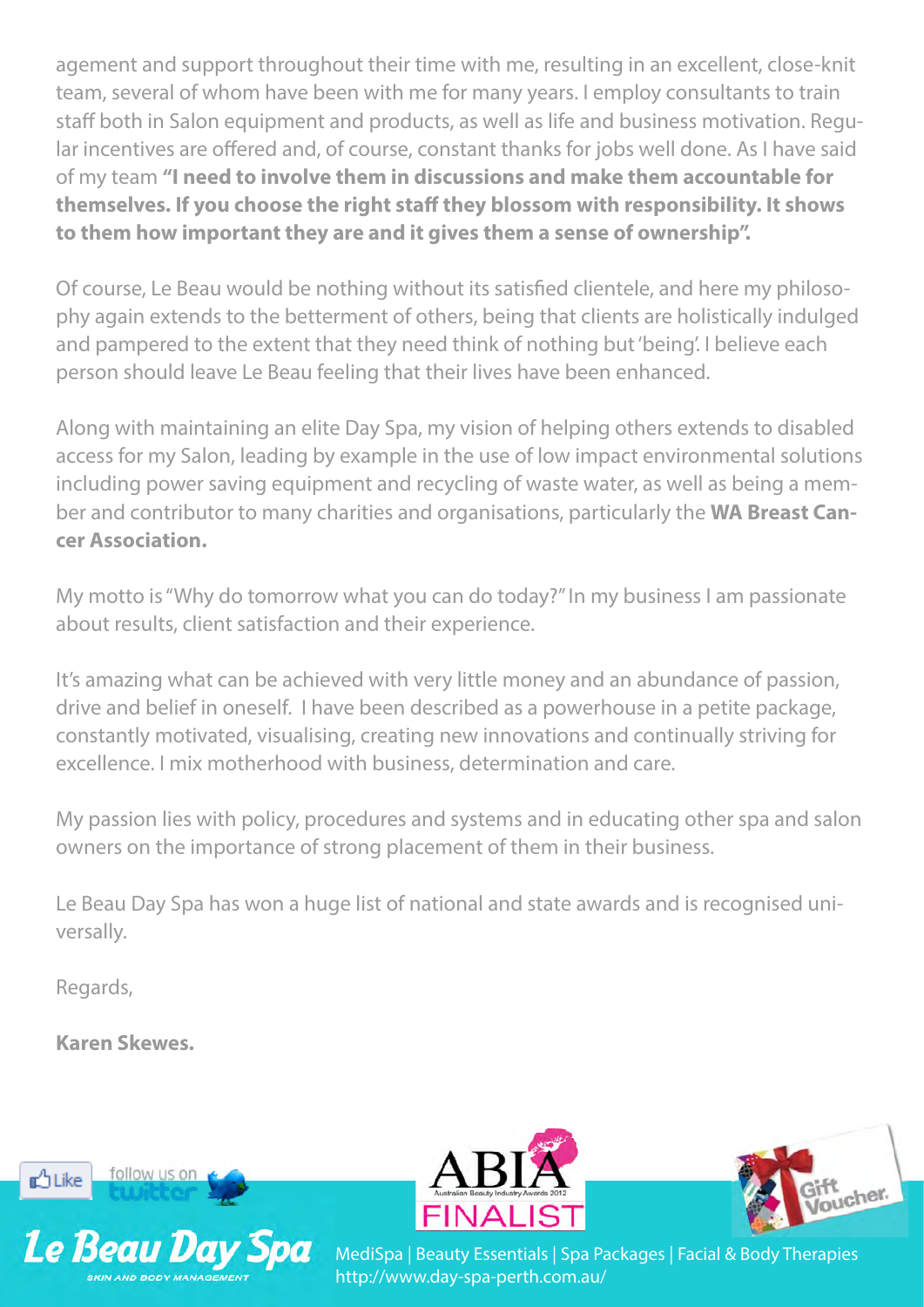## Staff qualifications, knowledge and 1. Staff qualific<br>
experience.

Your treatment and your results are taken very seriously. It is because of this that only qualified aestheticians with at least 5 years experience perform your treatments. All of our staff are over 25 years of age and this helps to ensure a highly mature, well educated and skilled team.

## How are calls and walk in's dealt with during 2. How are calls and way

It is important that your treatment is not interrupted. To ensure a high level of client service and attention for both the guests in the spa and clients booking in, there are two qualified beauty therapists who are dedicated to reception full time. This ensures a high level of service to anyone with an enquiry, a warm welcome to all guests and most importantly, stops therapists from having to interrupt your treatment to serve others. The guest pays for their time and it belongs to them!

#### Relaxation time before and after your treatment. 3.

The time before and after your service are as equally important as the actual treatment. Most people are rushing to make their appointment. Many salons will push you straight into your treatment. You need some time to just breath, settle and leave the world at the door first. You go into the relaxation area, with a soothing herbal tea and warm towel, prior to beginning your treatment to calm yourself so you get the most out of your treatment.

After your treatment it is equally important, to be given the time to join the real world – by chilling out in the relaxation area. This may be for as long as you like, if you have the time you may like to bring a good book! A light refreshment of your choice is served and you are given time to 'just be'.







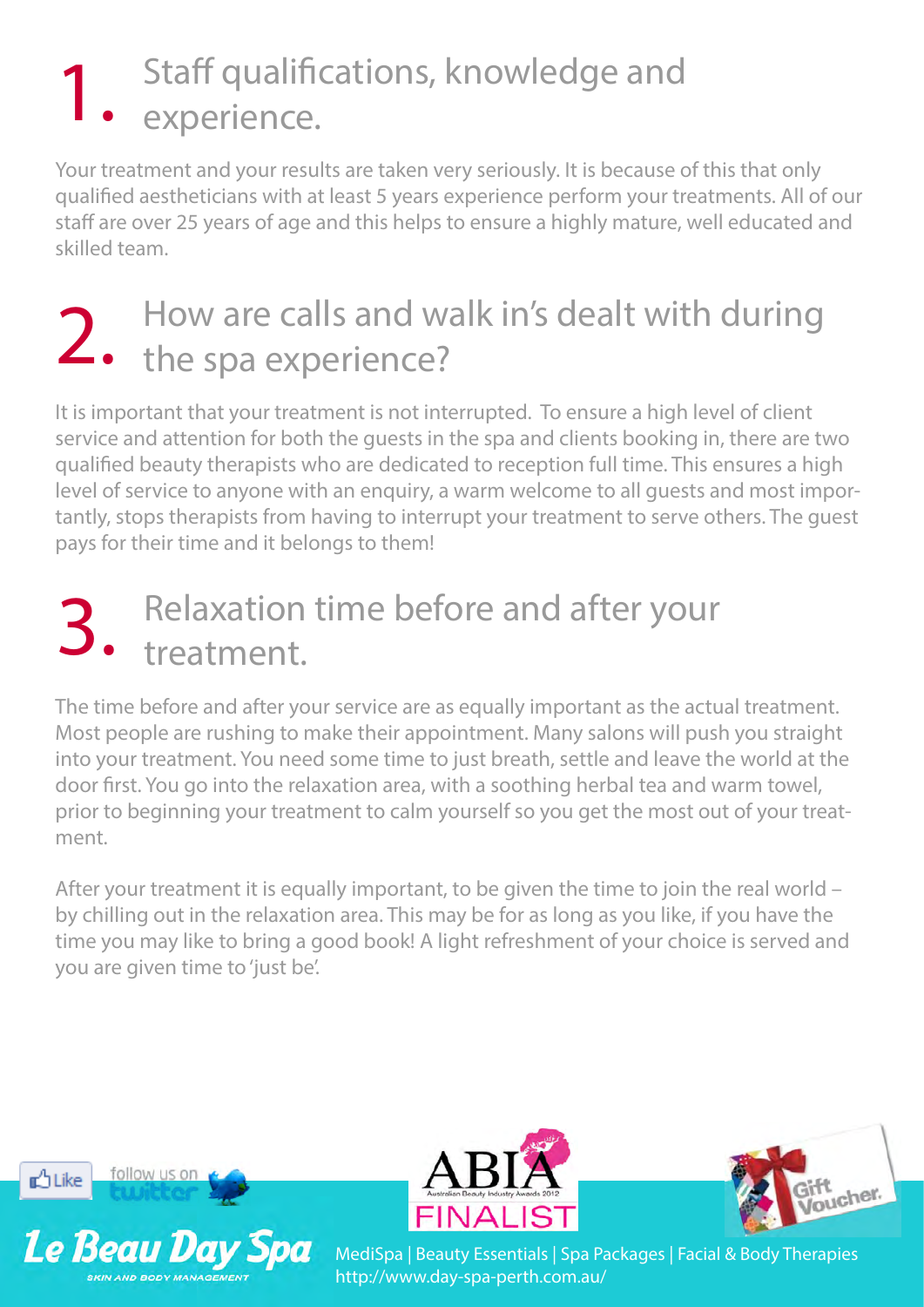#### What are the little things that make it special? 4.

You feeling overly satisfied is the most important thing. From booking you in, to the service itself, the focus is on what YOU want and what is important to YOU. We don't want to give away all the surprises that are in store for you but rest assured – chocolate, yummy coffee and tea, warm beds and a therapist who really cares about your results and will never leave you unattended – all this is at the top of the list. You can expect the best!

### After care policy. 5.

Most salons and Spas think that their service starts when you walk in and that your service ends when you leave. This should not be the case, the service is constant even when you are not physically present in the spa. How? When you visit you should be impressed with the after care you receive, ie follow up calls to ensure you are happy.

#### What products are being used in Your treatment? 6.

This is always something you must examine closely, especially if you are someone who buys on price. Most spas and salons providing a cheap service have to cut costs in other areas. Usually it is (1) quality of staff, (2) products used, (3) hygiene, (4) level of service and (5) the little things (6) Training. All of this impacts not only on the results you achieve but also your experience. When examining products you need to look at these factors; quality of product, how they are being used and are the therapists actually trained to use the products. These are all hugely important and will have a huge impact on the quality and results of your treatment.

Some salons and spas will bulk buy 'no name brands' from overseas. This is very cost effective to the business but is of no benefit to the client! When trying to cut costs other salons will fill toners with water and masks, cream and cleansers with fillers such as sorbolene cream. Shocked? I could go on ...

Results should be the Spas passion. Only the top ranges in facials to ensure you get the best possible results.. All treatments should be professional, in salon treatments, not masks you could purchase for home care. The therapists should be constantly trained and updated on quality products which means results!







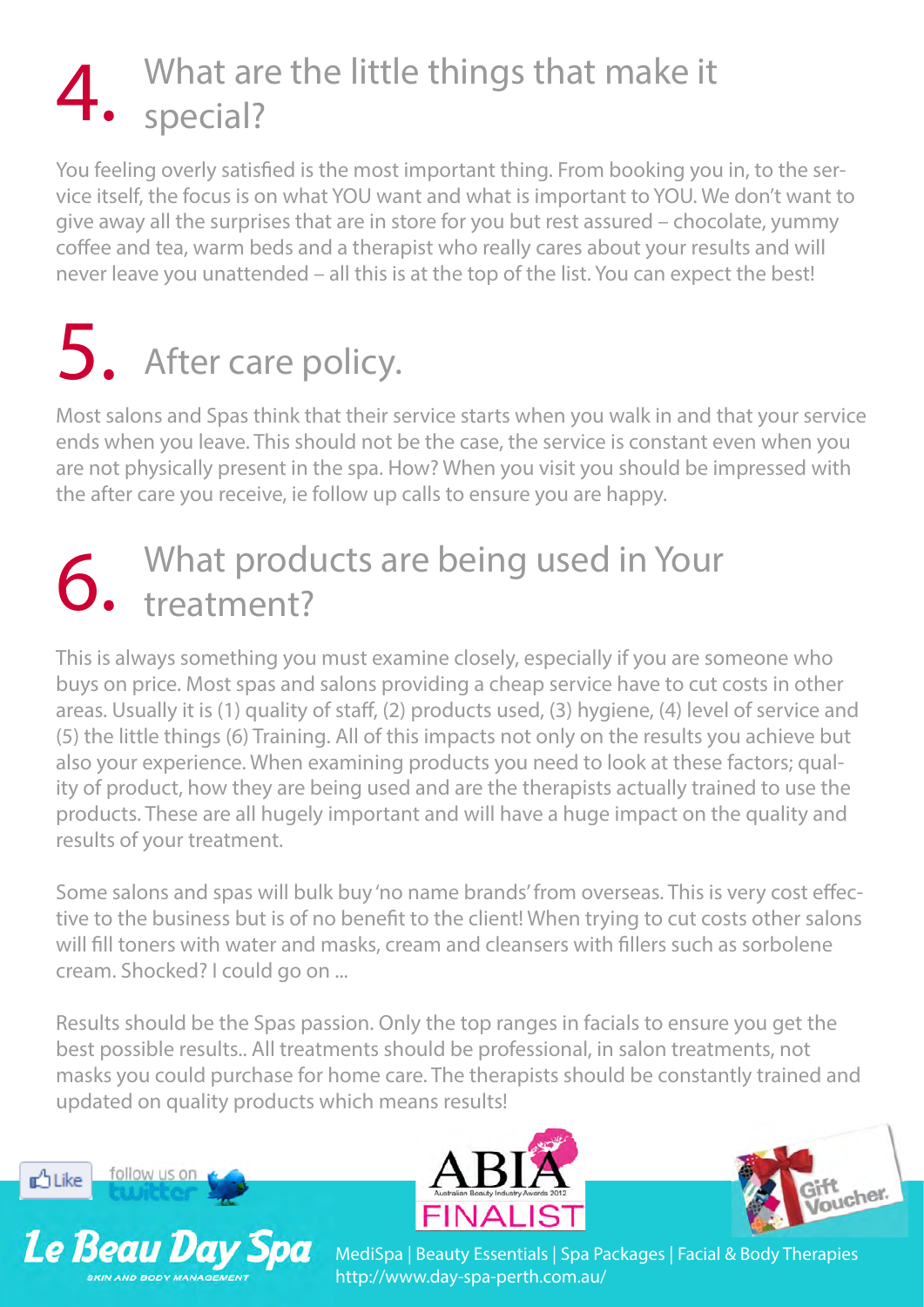## Does the salon or spa have a goal? Do they 7. Does the salon or spa have a goal? Do they<br>
7. and their team have a clear understanding of their shared philosophy?

Spa Philosophy – to raise the standards in spas and salons in Australia. To maintain the most professional, educated, dedicated and satisfied team who are recognised for their efforts and commitment to you and the industry.

Dedicated to changing and improving with the trends that work and to grow within the industry. Dedicated to delivering above and beyond your expectations. Committed to excellence and results.

The spa should be striving to that run like a well oiled machine and to have you, the guest treated as an individual and have your OWN needs met.

You should be looking for a spa that aims to have a team that are clear on what is expected of them, who are clear about their responsibilities, duties and personal goals.

Who wish to have harmony and to achieve results. You should feel like you don't want to leave. A place just to be.

# 8. Are results important?

Results are extremely important to today's client. Going to a salon or Spa is not a treat these days, it is a part of many women, and men's, lives. People want 'bang for their buck'.

Results is everything and the Spa should go to great lengths when they book your appointment to find out what your focus is and what you want to work on. They should take the time to educate you on what they offer to get the results you want.

#### *"Your results are our passion."*







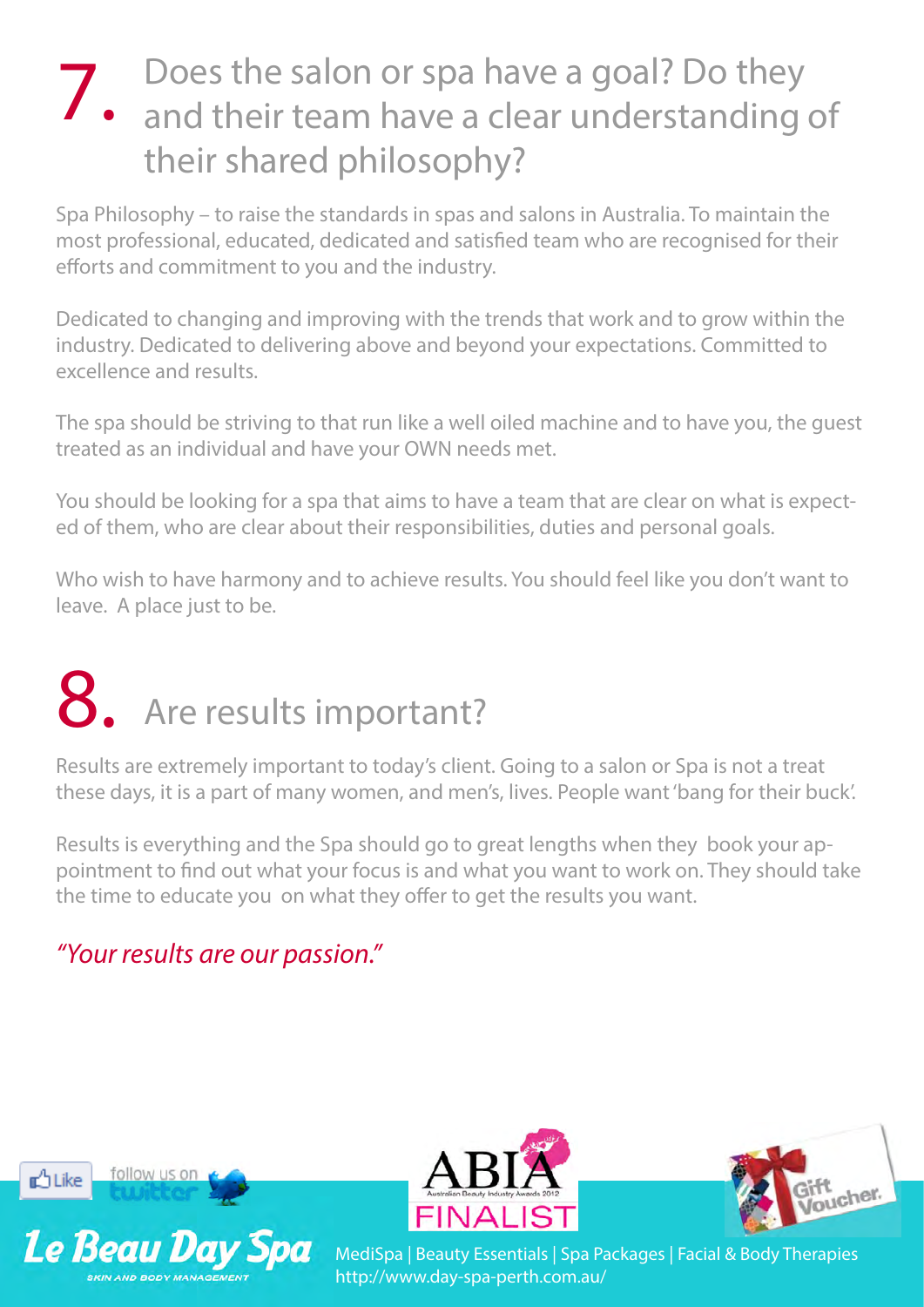## Insurance. 9.

Insurance is very costly to salons and many these days do not carry client indemnity insurance. This should be an important factor when choosing your spa / salon.

## Hygiene policy. 10.

This may be the last point but in no way is it the least important. Many spas and salons fail to invest the time and money and education in a hygiene policy. A good Spa will have full time hygienist who is in charge of hygiene of all equipment, food preparation, bathrooms, linen and overall salon cleanliness. This is a costly but necessary service that must be on offer.

All equipment must be sterilized in a sterilising unit and bagged in sealed Uni Pouches to ensure the highest level of hygiene for you. Spa pedicure chairs are to be sterilized with a dedicated product – Spa Genie – to ensure outstanding cleanliness is met.

**That's all folks!** So there you have it, the top 10 most important factors you should consider when choosing your spa. We are pleased you took the time to read this guide and hope it gave you a helpful insight into how to choose your spa/salon.

If you have any questions or would like to visit us, please call 9331 1122. Don't waste another minute, ready, set, go!

**Go to our [website](http://www.day-spa-perth.com.au) and download your free \$20 voucher and we look forward to meeting you in our spa soon!**